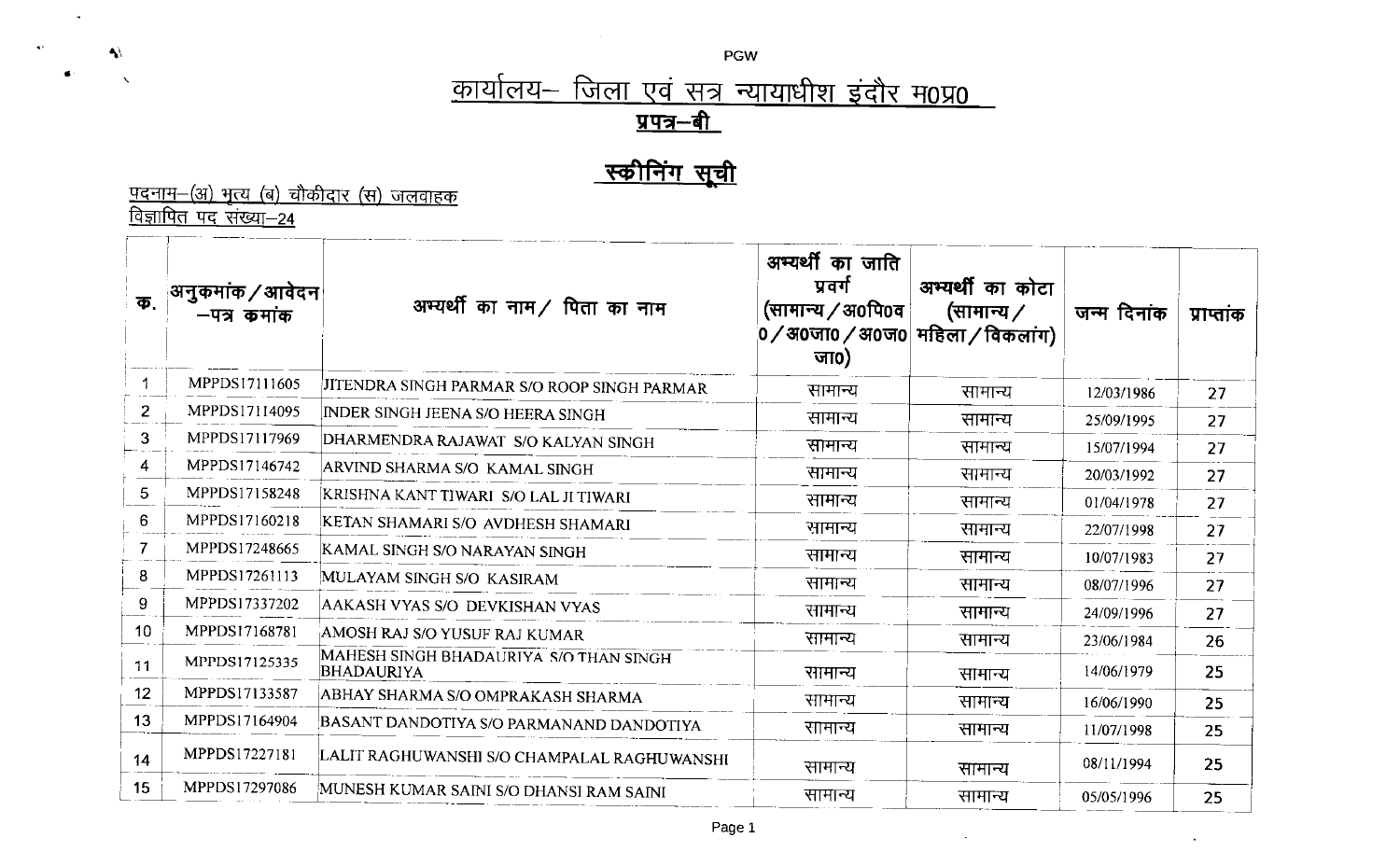$\langle \bullet \rangle$ 

 $\sim$ 

 $\omega^{\prime}$ 

 $\sim 80$ 

 $\sim 100$ 

|    |               | POW                                                     |         |         |            |    |
|----|---------------|---------------------------------------------------------|---------|---------|------------|----|
| 16 | MPPDS17334180 | VIRENDRA KUMAR DWIVEDI S/O RAM SURESH DWIVEDI           | सामान्य | सामान्य | 25/07/1977 | 25 |
| 17 | MPPDS17114569 | VIJAY SINGH S/O RAN BAHADUR SINGH                       | सामान्य | सामान्य | 17/03/1993 | 24 |
| 18 | MPPDS17153144 | SHAILENDRA KUMAR TRIPATHI S/O SURESH PRASAD<br>TRIPATHI | सामान्य | सामान्य | 07/04/1989 | 24 |
| 19 | MPPDS17156986 | ARPIT SONONE S/O RAMESH SONONE                          | सामान्य | सामान्य | 06/03/1990 | 24 |
| 20 | MPPDS17175376 | SANJIV VERMA S/O GAYAPRASAD VERMA                       | सामान्य | सामान्य | 01/08/1987 | 24 |
| 21 | MPPDS17187345 | PRATIK RAIKWAR S/O MOHAN LAL                            | सामान्य | सामान्य | 15/06/1997 | 24 |
| 22 | MPPDS17197846 | LALJISHARAN TIWARI S/O OMPRAKASH TIWARI                 | सामान्य | सामान्य | 20/01/1992 | 24 |
| 23 | MPPDS17260340 | RAJROOP TIWARI S/O RAJJAN LAL TIWARI                    | सामान्य | सामान्य | 03/02/1991 | 24 |
| 24 | MPPDS17301900 | NAWAZ SHEIKH S/O GAFFAR SHEIKH                          | सामान्य | सामान्य | 30/04/1983 | 24 |
| 25 | MPPDS17326465 | VINOD BOPCHE S/O RAMESHWAR BOPCHE                       | सामान्य | सामान्य | 16/06/1994 | 24 |
| 26 | MPPDS17344103 | RAHUL GUPTA S/O KAILASH GUPTA                           | सामान्य | सामान्य | 03/08/1996 | 24 |
| 27 | MPPDS17381939 | PREM CHAND YAGIK S/O AYODHYA PRASAD YAGIK               | सामान्य | सामान्य | 20/10/1984 | 24 |
| 28 | MPPDS17435599 | RAM KUMAR S/O MAYARAM                                   | सामान्य | सामान्य | 08/11/1995 | 24 |
| 29 | MPPDS17467353 | JITENDRA KUMAR SHARMA S/O KISHAN LAL SHARMA             | सामान्य | सामान्य | 13/04/1993 | 24 |
| 30 | MPPDS17141200 | AJAY S/O DEVENDRA                                       | सामान्य | सामान्य | 28/05/1991 | 23 |
| 31 | MPPDS17163860 | BHAVESH K PILLAI S/O KARTICK SWAMY PILLAI               | सामान्य | सामान्य | 21/07/1982 | 23 |
| 32 | MPPDS17176043 | SUNNY CHOUHAN S/O MAHENDRA CHOUHAN                      | सामान्य | सामान्य | 16/02/1996 | 23 |
| 33 | MPPDS17185409 | SHAILENDRA SINGH DEWRA S/O GYAN SINGH DEWRA             | सामान्य | सामान्य | 25/05/1982 | 23 |
| 34 | MPPDS17224972 | RANJEE SINGH S/O RAVINDRA SINGH                         | सामान्य | सामान्य | 08/06/1996 | 23 |
| 35 | MPPDS17261576 | SHUBHAM DHAR DWIVEDI S/O UMESHDHAR DWIVEDI              | सामान्य | सामान्य | 19/10/1996 | 23 |
| 36 | MPPDS17261780 | YOGENDRA SINGH TOMAR S/O BHAGWAN SINGH TOMAR            | सामान्य | सामान्य | 06/05/1992 | 23 |
| 37 | MPPDS17320892 | PRAKASH JOSHI S/O BHAVANISHANKAR JOSHI                  | सामान्य | सामान्य | 07/08/1982 | 23 |
| 38 | MPPDS17396552 | SANTOSH SHARMA S/O DATARAM SHARMA                       | सामान्य | सामान्य | 05/11/1993 | 23 |
| 39 | MPPDS17399492 | RUPESH JOSHI S/O SANJAY JOSHI                           | सामान्य | सामान्य | 04/08/1992 | 23 |
| 40 | MPPDS17457126 | KHUSHAL SINGH S/O BALWANT SINGH                         | सामान्य | सामान्य | 30/06/1995 | 23 |
| 41 | MPPDS17464291 | DEEPAK KUMAR TIWARI S/O KRISHAN KUMAR                   | सामान्य | सामान्य | 12/07/1993 | 23 |
|    |               |                                                         |         |         |            |    |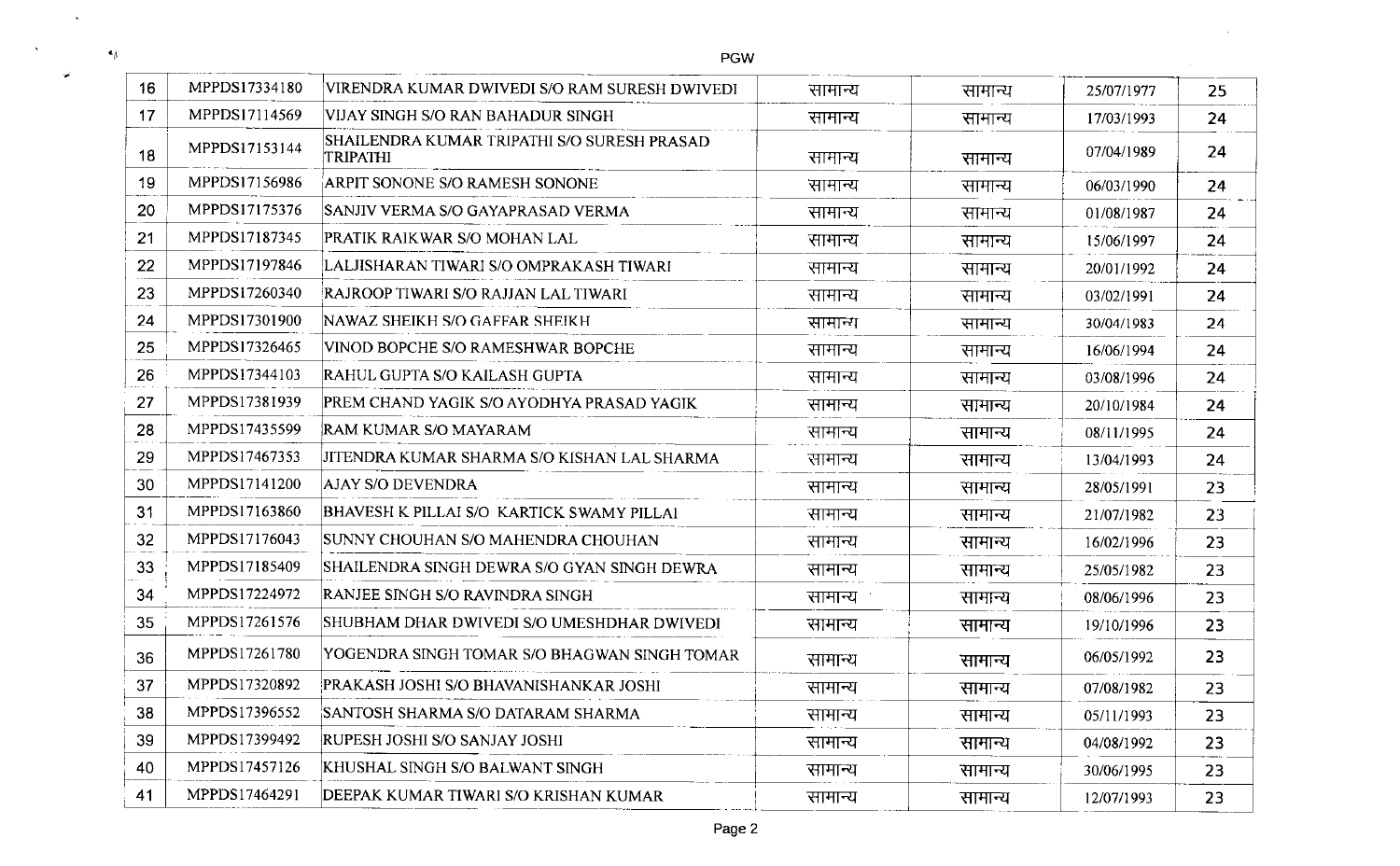| 42 | MPPDS17290626 | JYOTI MOURYA D/O AMLESH MOURYA          | सामान्य | महिला   | 22/09/1989 | 27 |
|----|---------------|-----------------------------------------|---------|---------|------------|----|
| 43 | MPPDS17440487 | SHEELA SHARMA D/O MANOHAR LAL SHARMA    | सामान्य | महिला   | 28/10/1974 | 24 |
| 44 | MPPDS17269823 | PRABHA DIXIT D/O RAGHUNANDAN DIXIT      | सामान्य | महिला   | 24/12/1979 | 22 |
| 45 | MPPDS17437521 | SAMA KUMARI D/O DASHRATH PRASAD         | सामान्य | महिला   | 11/09/1990 | 22 |
| 46 | MPPDS17474164 | POONAM PUROHIT D/O SATYANARAYAN PUROHIT | सामान्य | महिला   | 30/07/1992 | 21 |
| 47 | MPPDS17246065 | KAJAL THAKUR D/O GOPAL SINGH CHOUHAN    | सामान्य | महिला   | 06/11/1997 | 20 |
| 48 | MPPDS17356188 | PRIYANKA SHARMA D/O CHETAN SHARMA       | सामान्य | महिला   | 29/03/1994 | 20 |
| 49 | MPPDS17165876 | DURGA WANKHEDE D/O SANTOSH WANKHEDE     | सामान्य | महिला   | 10/10/1981 | 19 |
| 50 | MPPDS17311414 | SONIYA SAGAR D/O SURAT RAM SAGAR        | सामान्य | महिला   | 10/04/1998 | 18 |
| 51 | MPPDS17312160 | MANJU BAGORA D/O PURSHOTTAM BAGORA      | सामान्य | महिला   | 18/11/1985 | 18 |
| 52 | MPPDS17448673 | MAYA DUBEY D/O MANOJ                    | सामान्य | महिला   | 15/10/1996 | 18 |
| 53 | MPPDS17203395 | MAIRAZUNNISHA D/O RAFIULLA              | सामान्य | महिला   | 29/01/1994 | 17 |
| 54 | MPPDS17309225 | LAXMI SONI D/O MAHESH SONI              | सामान्य | महिला   | 01/08/1993 | 17 |
| 55 | MPPDS17133830 | NEHA TOMAR D/O GOVIND SINGH CHAUHAN     | सामान्य | महिला   | 02/07/1994 | 16 |
| 56 | MPPDS17152018 | PRIYANKA TRIPATHI D/O SHAILESH TRIPATHI | सामान्य | महिला   | 01/03/1994 | 16 |
| 57 | MPPDS17235975 | SUNITA GUPTA D/O GOKUL PRASAD           | सामान्य | महिला   | 07/10/1981 | 16 |
| 58 | MPPDS17406978 | SUMAN VISHWAKARMA D/O JAYKARAN          | सामान्य | महिला   | 30/06/1997 | 16 |
| 59 | MPPDS17153795 | LAVKUSH RAJAK S/O BHOLA RAJAK           | अ0पि0व0 | सामान्य | 31/01/1993 | 23 |
| 60 | MPPDS17157332 | SUNJEET YADAV S/O JHAGRU PRASAD YADAV   | अ०पि०च० | सामान्य | 04/03/1995 | 22 |
| 61 | MPPDS17209347 | NEERAJ RAJAK S/O PPRAJAK                | अ०पि०च० | सामान्य | 26/09/1976 | 22 |
| 62 | MPPDS17114732 | RAVI KUMAR JAISWAL S/O RAJENDRA PRASAD  | अ०पि०व० | सामान्य | 10/09/1993 | 21 |
| 63 | MPPDS17148122 | SALMAN KHAN S/O ABDUL REHMAN KHAN       | अ०पि०व० | सामान्य | 20/06/1997 | 21 |
| 64 | MPPDS17173820 | SHIVRAM SEN S/O SHOBHARAM SEN           | अ०पि०च० | सामान्य | 02/11/1988 | 21 |
| 65 | MPPDS17223842 | LOKESH CHOUHAN S/O PUKHRAJ CHOUHAN      | अ0पि0व0 | सामान्य | 19/12/1998 | 21 |
| 66 | MPPDS17302993 | VIVEK VERMA S/O ANIL VERMA              | अ०पि०व० | सामान्य | 12/06/1993 | 21 |
| 67 | MPPDS17339730 | RAJ KUMAR GOSWAMI S/O AJMER SINGH       | अ0पि0व0 | सामान्य | 02/07/1987 | 21 |
|    |               |                                         |         |         |            |    |

PGW

 $\sim$ 

J.

 $\mathcal{R}_{\mathbf{X}}$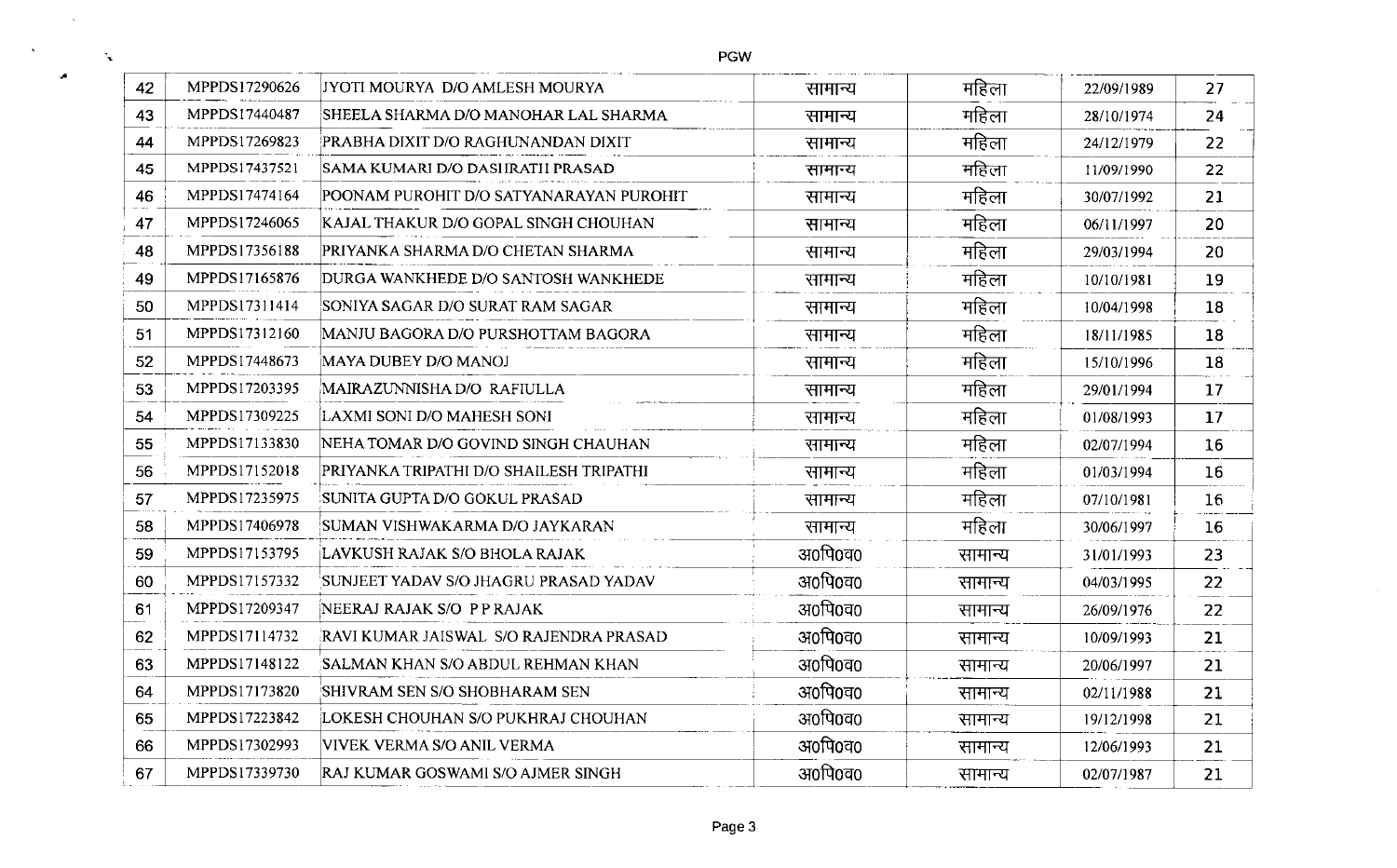$\sim$ 

 $\mathcal{C}$ 

 $\lambda_{\bullet}$ 

 $\langle \bullet \rangle$ 

| 68 | MPPDS17137364 | ASHA LANDE D/O PARASRAM RAHINJ          | अ०पि०व०   | महिला   | 24/12/1980 | 26 |
|----|---------------|-----------------------------------------|-----------|---------|------------|----|
| 69 | MPPDS17250901 | PINKY RADHOD D/O PREM KUMAR RADHOD      | अ०पि०व०   | महिला   | 18/02/1987 | 19 |
| 70 | MPPDS17181074 | CHANCHAL YADAV D/O PALTURAM YADAV       | अ०पि०व०   | महिला   | 30/03/1996 | 18 |
| 71 | MPPDS17205865 | RAJNI LASHKARI D/O ROHIT LASHKARI       | अ०पि०व०   | महिला   | 20/06/1992 | 18 |
| 72 | MPPDS17262029 | SONALI PANWAR D/O KAMAL SING PANWAR     | अ०पि०व०   | महिला   | 13/09/1994 | 18 |
| 73 | MPPDS17266315 | KAVITA D/O MANAK CHAND                  | अ0पि0व0   | महिला   | 15/07/1987 | 18 |
| 74 | MPPDS17295178 | SANGEETA PRAJAPAT D/O RAMAVTAR PRAJAPAT | अ0पि0व0   | महिला   | 03/07/1986 | 18 |
| 75 | MPPDS17387338 | BHARTI PAL D/O KRISHNA PAL              | अ0पि0व0   | महिला   | 28/02/1982 | 18 |
| 76 | MPPDS17418471 | ROSHNI KARMA D/O ASHOK KARMA            | अ0पि0व0   | महिला   | 24/08/1993 | 18 |
| 77 | MPPDS17464630 | POOJA RATHORE D/O RAKESH RATHORE        | अ0पि0व0   | महिला   | 01/08/1998 | 18 |
| 78 | MPPDS17251610 | ARVIND BARUA S/O OMPRAKASH BARUA        | अ०जा०     | सामान्य | 26/08/1985 | 24 |
| 79 | MPPDS17105065 | PANKAJ VERMA S/O MANSHARAM VERMA        | अ०जा०     | सामान्य | 21/11/1988 | 21 |
| 80 | MPPDS17293119 | MANISH SANKRIYA S/O GHANSHYAM SANKRIYA  | अ०जा०     | सामान्य | 11/12/1987 | 21 |
| 81 | MPPDS17309620 | PIYUSH KAITHWAS S/O GHANSHYAM KAITHWAS  | अ०जा०     | सामान्य | 12/08/1989 | 20 |
| 82 | MPPDS17315664 | OMPRAKASH VARMA S/O JAWAHAR LAL VARMA   | $300$ ना0 | सामान्य | 01/09/1997 | 20 |
| 83 | MPPDS17399411 | RINKU LAL S/O SANTOSHI                  | अ०जा०     | सामान्य | 05/05/1992 | 20 |
| 84 | MPPDS17434716 | SHANKAR LAL PARMAR S/O TOLARAM PARMAR   | अ०जा०     | सामान्य | 21/11/1988 | 20 |
| 85 | MPPDS17222576 | SOHAN BARIYA S/O RADHESHYAM BARIYA      | अ०ज०जा०   | सामान्य | 05/07/1989 | 21 |
| 86 | MPPDS17100907 | NITESH DAMODAR S/O MANSHARAM DAMODAR    | अ०ज०जा०   | सामान्य | 28/05/1991 | 18 |
| 87 | MPPDS17132789 | <b>RAVI S/O GAL SINGH</b>               | अ०ज०जा०   | सामान्य | 02/03/1998 | 18 |
| 88 | MPPDS17140078 | PAKASH SINGH S/O PANCHAM SINGH          | अ०ज०जा०   | सामान्य | 01/07/1989 | 18 |
| 89 | MPPDS17197621 | VINOD PRASAD PASWAN S/O FAGU PRASAD     | अ०ज०जा०   | सामान्य | 31/12/1984 | 18 |
| 90 | MPPDS17205150 | BHARTI KESHWAL D/O SURESHCHANDRA RAW    | अ०ज०जा०   | सामान्य | 15/08/1992 | 18 |
| 91 | MPPDS17251075 | ANITA MEDA D/O BANDU SINGH MEDA         | अ०ज०जा०   | सामान्य | 02/08/1978 | 18 |
| 92 | MPPDS17256996 | AENTHONI MANGESHKAR S/O JACOB           | अ०ज०जा०   | सामान्य | 13/06/1984 | 18 |
| 93 | MPPDS17293289 | SUBHASH CHOPDA S/O TARA SINGH           | अ०ज०जा०   | सामान्य | 05/06/1992 | 18 |

 $\sim 1000$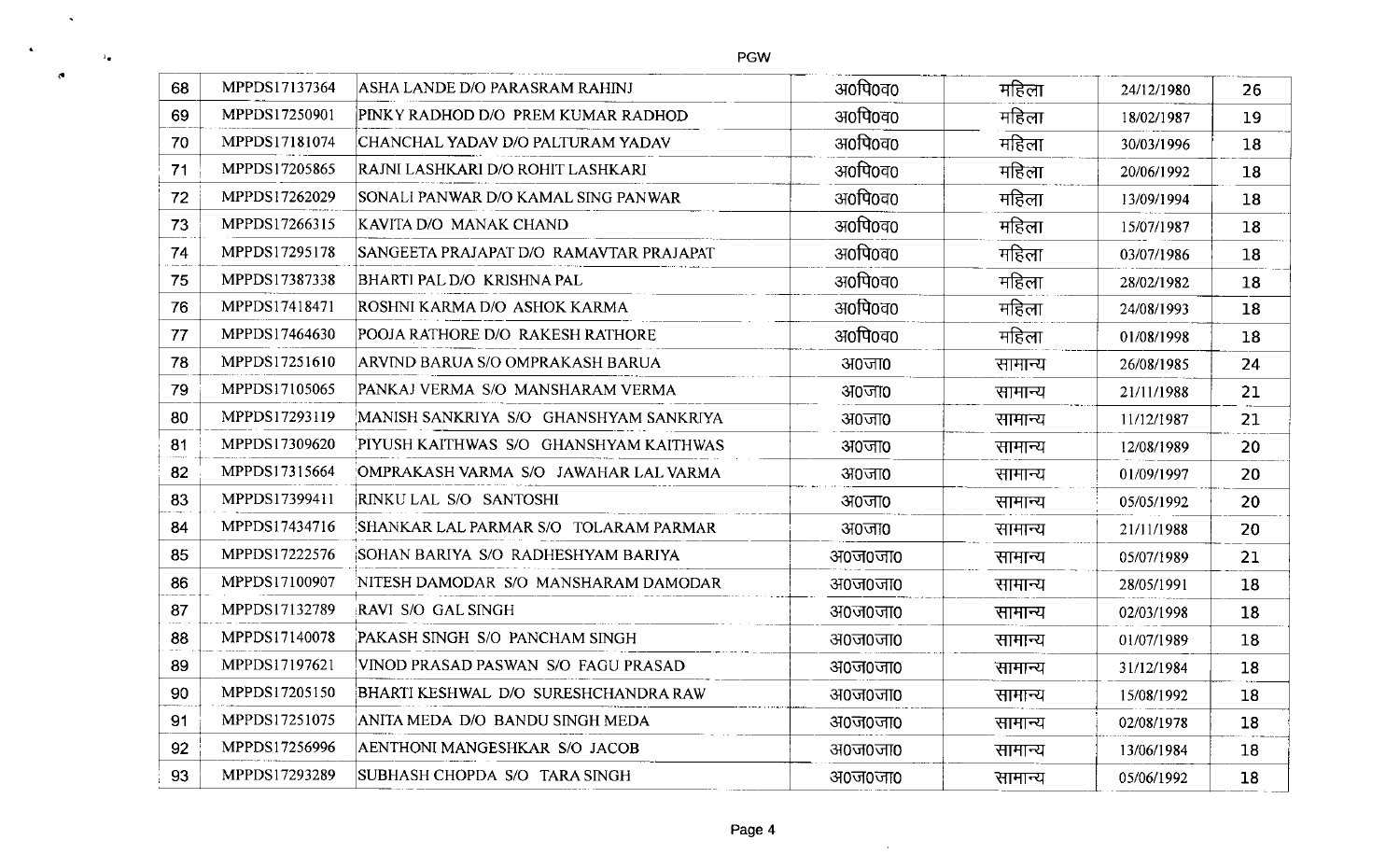| 94  | MPPDS17344932 | KALU SINGH DAWAR S/O MORE SINGH DAWAR | अ०ज०जा० | सामान्य | 09/05/1983 | 18 |
|-----|---------------|---------------------------------------|---------|---------|------------|----|
| 95  | MPPDS17347959 | RAHUL GEHLOT S/O NAR SINGH GEHLOT     | अ०ज०जा० | सामान्य | 01/01/1993 | 18 |
| 96  | MPPDS17390984 | GOVIND ALAWA S/O NAYANSINGH ALAWA     | अ०ज०जा० | सामान्य | 20/06/1996 | 18 |
| 97  | MPPDS17391301 | JAYSINGH JHAMELE S/O MOHANLAL JHAMELE | अ०ज०जा० | सामान्य | 01/05/1994 | 18 |
| 98  | MPPDS17398769 | VINOD AWAYA S/O JAGAN AWAYA           | अ०ज०जा० | सामान्य | 15/08/1993 | 18 |
| 99  | MPPDS17408845 | DINESH JADHAV S/O SUKHLAL JADHAV      | अ०ज०जा० | सामान्य | 05/07/1978 | 18 |
| 100 | MPPDS17414799 | VISHNU S/O KANTILAL                   | अ०ज०जा० | सामान्य | 06/08/1994 | 18 |
| 101 | MPPDS17462489 | ARMAL SEMLIYA S/O TRILOK SEMLIYA      | अ०ज०जा० | सामान्य | 12/04/1998 | 18 |
| 102 | MPPDS17471071 | RAVI VERMA S/O SATISH VERMA           | अ०ज०जा० | सामान्य | 09/11/1987 | 18 |
| 103 | MPPDS17118867 | MAHENDRA SHARMA S/O MADANLAL SHARMA   | सामान्य | विकलांग | 26/12/1980 | 22 |
| 104 | MPPDS17317398 | RAHUL S/O KALYANMAL                   | अ0पि0व0 | विकलांग | 16/07/1987 | 19 |
| 105 | MPPDS17255095 | ANDRI D/O KELMA                       | अ०ज०जा० | विकलाग  | 01/12/1990 | 18 |
|     |               |                                       |         |         |            |    |

 $\blacktriangleleft$ 

 $\Delta\Lambda$ 

जिला एवं सत्र न्यायाधीश<br>इंदौर म0प्र0

 $\mathbf{v}$ 

Page 5

 $\sim$ 

 $\sim$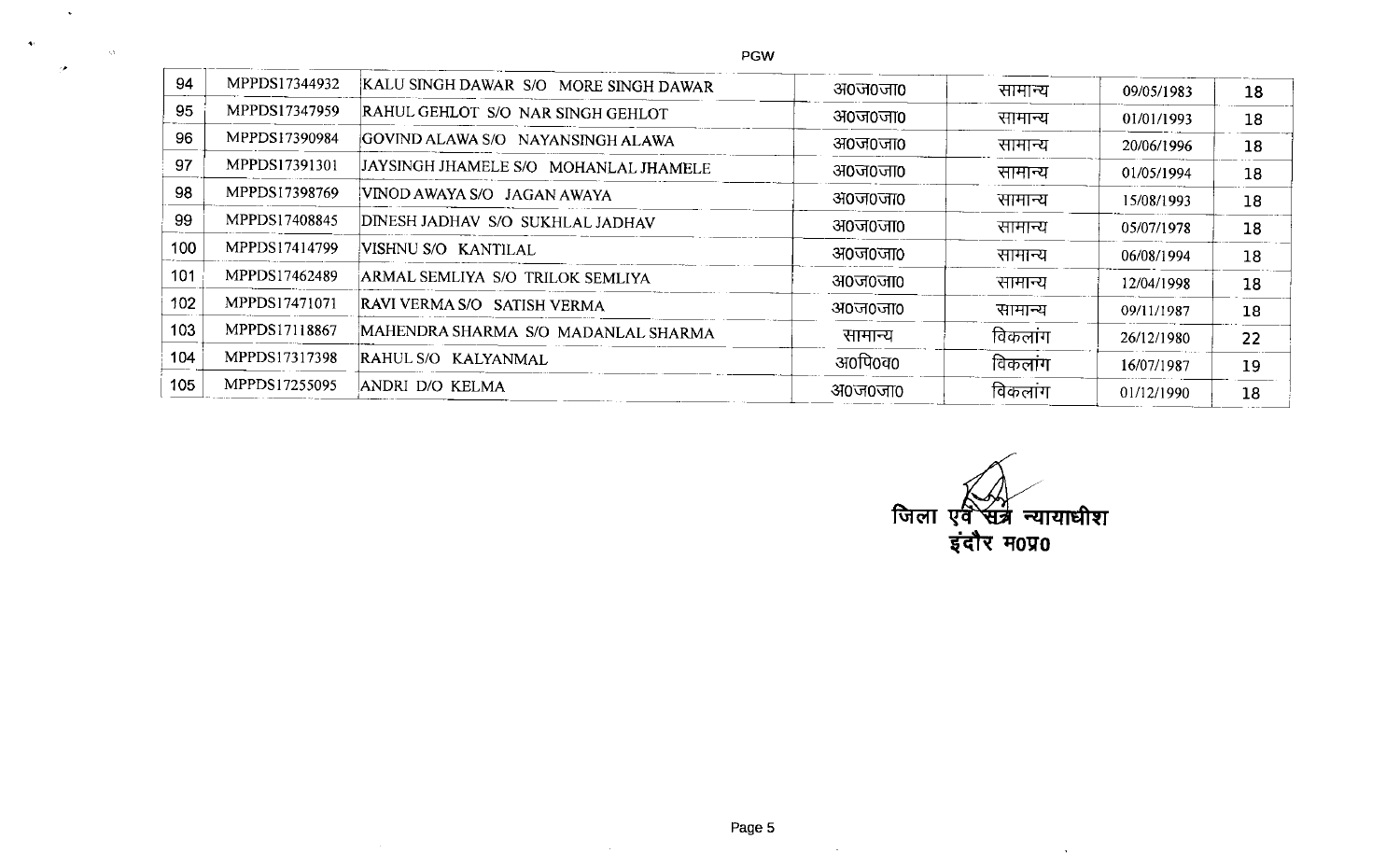Sweeper

## <u> कार्यालय– जिला एवं सत्र न्यायाधीश इंदौर म0प्र0</u> <u>प्रपत्र–बी</u>

## स्कीनिंग सूची

<u>पदनाम– स्वीपर</u><br><u>विज्ञापित पद संख्या– 06</u>

 $\bullet$ 

 $\langle \bullet \rangle$ 

 $\blacktriangleright$ 

 $\Delta$ 

| क.              | अनुकमांक / आवेदन–<br>पत्र कमांक | अभ्यर्थी का नाम/ पिता का नाम       | अभ्यर्थी का जाति $\mid$<br>प्रवर्ग<br>(सामान्य / अ0पि0<br>व0 $\diagup$ अ0जा0 $\diagup$ अ0 $\parallel$<br>ज0जा $\alpha$ ) | अभ्यर्थी का कोटा<br>(सामान्य $\angle$<br>महिला / विकलांग) | जन्म दिनांक | प्राप्तांक |
|-----------------|---------------------------------|------------------------------------|--------------------------------------------------------------------------------------------------------------------------|-----------------------------------------------------------|-------------|------------|
|                 | MPPDS17312552                   | AVILASH S/O KAILASH SARSWAL        | अ०जा०                                                                                                                    | सामान्य                                                   | 01/01/1984  | 21         |
| 2               | MPPDS17469518                   | ARJUN KAROSIYA S/O RAJ KISHOR      | $310$ $\overline{0}$ $\overline{10}$                                                                                     | सामान्य                                                   | 04/07/1992  | 21         |
| 3               | MPPDS17205696                   | GHANSHYAM S/O SITARAM              | अ०जा०                                                                                                                    | सामान्य                                                   | 03/02/1984  | 20         |
| $\mathbf{A}$    | MPPDS17349570                   | PAWAN SIRASWAL S/O RAJANDRA        | अ०जा०                                                                                                                    | सामान्य                                                   | 13/09/1988  | 19         |
| 5               | MPPDS17395611                   | VINOD S/O RAMESHCHANDRA            | अ०जा०                                                                                                                    | सामान्य                                                   | 28/11/1982  | 19         |
| 6 <sup>1</sup>  | MPPDS17328755                   | NILESH TEJI S/O RAMESH TEJI        | अ०जा०                                                                                                                    | सामान्य                                                   | 21/02/1985  | 18         |
| 71              | MPPDS17355941                   | SUNIL KUMAR S/O CHOTE LAL          | अ०जा०                                                                                                                    | सामान्य                                                   | 07/07/1987  | 18         |
| 8               | MPPDS17356767                   | CHANCHAL NAHAR S/O PRAKAHS CHANDRA | अ०जा०                                                                                                                    | सामान्य                                                   | 20/02/1990  | 18         |
| 9.              | MPPDS17396048                   | MANEESH KUMAR MEHTAR S/O RAJKUMAR  | अ०जा०                                                                                                                    | सामान्य                                                   | 03/01/1992  | 18         |
| 10 <sup>1</sup> | MPPDS17441210                   | NARESH S/O MOHAN BOYAT             | अ०जा०                                                                                                                    | सामान्य                                                   | 01/01/1984  | 18         |
| 11              | MPPDS17458836                   | DURGAPRASAD S/O BALCHAND           | अ०जा०                                                                                                                    | सामान्य                                                   | 05/08/1997  | 18         |
| 12              | MPPDS17357476                   | AMAR BAGGAN S/O KUNDANLAL          | $310$ $\overline{0}10$                                                                                                   | सामान्य                                                   | 04/03/1994  | 17         |
| 13 <sup>1</sup> | MPPDS17359220                   | DEEPAK S/O UMASHANKAR              | अ०जा०                                                                                                                    | सामान्य                                                   | 04/04/1985  | 17         |
| 14              | MPPDS17385414                   | ABHISHEK GOGLIYA S/O SUNIL GOGLIYA | अ०जा०                                                                                                                    | सामान्य                                                   | 25/11/1994  | 17         |
| 15              | MPPDS17403311                   | VISHAL KALYANE S/O HEMRAJ KALYANE  | अ०जा०                                                                                                                    | सामान्य                                                   | 31/12/1979  | 17         |